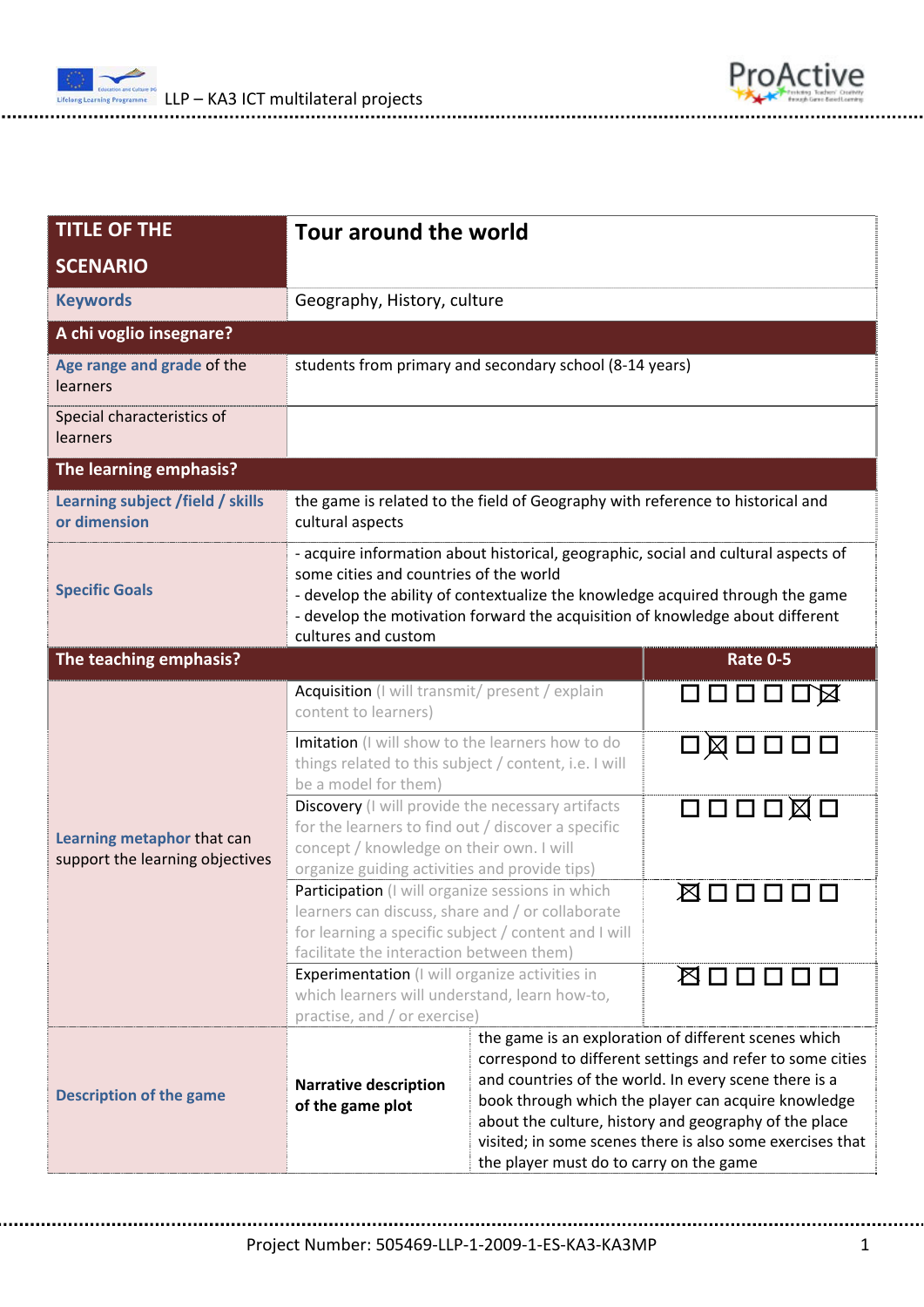



| Goals<br><b>Rules</b><br>Challenge                                                                |           |                                                                                                                                                                                                                              | the specific goal that the player should attain is to learn<br>and reflect about the information obtained during the<br>game                                                |                                                               |                                     |  |
|---------------------------------------------------------------------------------------------------|-----------|------------------------------------------------------------------------------------------------------------------------------------------------------------------------------------------------------------------------------|-----------------------------------------------------------------------------------------------------------------------------------------------------------------------------|---------------------------------------------------------------|-------------------------------------|--|
|                                                                                                   |           |                                                                                                                                                                                                                              | the rules of the game are established by the flags and<br>conditions                                                                                                        |                                                               |                                     |  |
|                                                                                                   |           |                                                                                                                                                                                                                              | the challenges correspond to the exercises                                                                                                                                  |                                                               |                                     |  |
|                                                                                                   |           | <b>Satisfaciton system</b><br>/feedback cycle                                                                                                                                                                                | there are feedback for every action done by the player.<br>It is possible to foresee a reward system external to the<br>game, within a course of study (i.e. credits, vote) |                                                               |                                     |  |
|                                                                                                   |           |                                                                                                                                                                                                                              |                                                                                                                                                                             | <b>Learning</b><br>settings                                   | <b>Estimated</b><br>time            |  |
| narrative description of<br>learning activities - step by<br>step organization and<br>structuring |           | Before the game: the game doesn't require<br>learning activities, except for a lesson during<br>which the teacher/tutor can describe the game<br>and its goals, explain how to use the software<br>and plan the game session |                                                                                                                                                                             | in the classroom                                              | 2 hours                             |  |
|                                                                                                   |           | During the game: the game is the learning<br>activity                                                                                                                                                                        |                                                                                                                                                                             | in the classroom<br>/ at home /<br>distance / online,<br>etc. | 15<br>minutes                       |  |
|                                                                                                   |           | After the game: reflection and discussion about<br>the experience of the game                                                                                                                                                |                                                                                                                                                                             | in the classroom                                              | 2 hours                             |  |
|                                                                                                   |           |                                                                                                                                                                                                                              |                                                                                                                                                                             |                                                               | Total: 2<br>hours and<br>15 minutes |  |
| How will I evaluate students?                                                                     |           |                                                                                                                                                                                                                              |                                                                                                                                                                             |                                                               |                                     |  |
| - Goup discussion<br><b>Evaluation approach</b><br>- Feedback from students                       |           |                                                                                                                                                                                                                              |                                                                                                                                                                             |                                                               |                                     |  |
|                                                                                                   |           | What will learners need in order to achieve learning objectives?                                                                                                                                                             |                                                                                                                                                                             |                                                               |                                     |  |
| <b>Prerequisite</b>                                                                               |           | Previous knowledge:<br>- English Literature<br>- biography and work of Joyce, Woolf, Austen and Orwell                                                                                                                       |                                                                                                                                                                             |                                                               |                                     |  |
| <b>Setting and materials</b>                                                                      |           | - guidelines for the use of the software, especially for the use of the controls                                                                                                                                             |                                                                                                                                                                             |                                                               |                                     |  |
| What is needed to implement the scenario?                                                         |           |                                                                                                                                                                                                                              |                                                                                                                                                                             |                                                               |                                     |  |
| <b>Application</b><br>involved                                                                    | Mandatory | <e-adventure></e-adventure>                                                                                                                                                                                                  |                                                                                                                                                                             |                                                               |                                     |  |
|                                                                                                   | Optional  |                                                                                                                                                                                                                              |                                                                                                                                                                             |                                                               |                                     |  |
| Infrastructure /<br>equipment                                                                     | Mandatory | The players should have at their disposal one laptop; they can also use only one<br>laptop by turns                                                                                                                          |                                                                                                                                                                             |                                                               |                                     |  |
|                                                                                                   | Optional  |                                                                                                                                                                                                                              |                                                                                                                                                                             |                                                               |                                     |  |
| <b>Learning resource type</b>                                                                     |           |                                                                                                                                                                                                                              |                                                                                                                                                                             |                                                               |                                     |  |